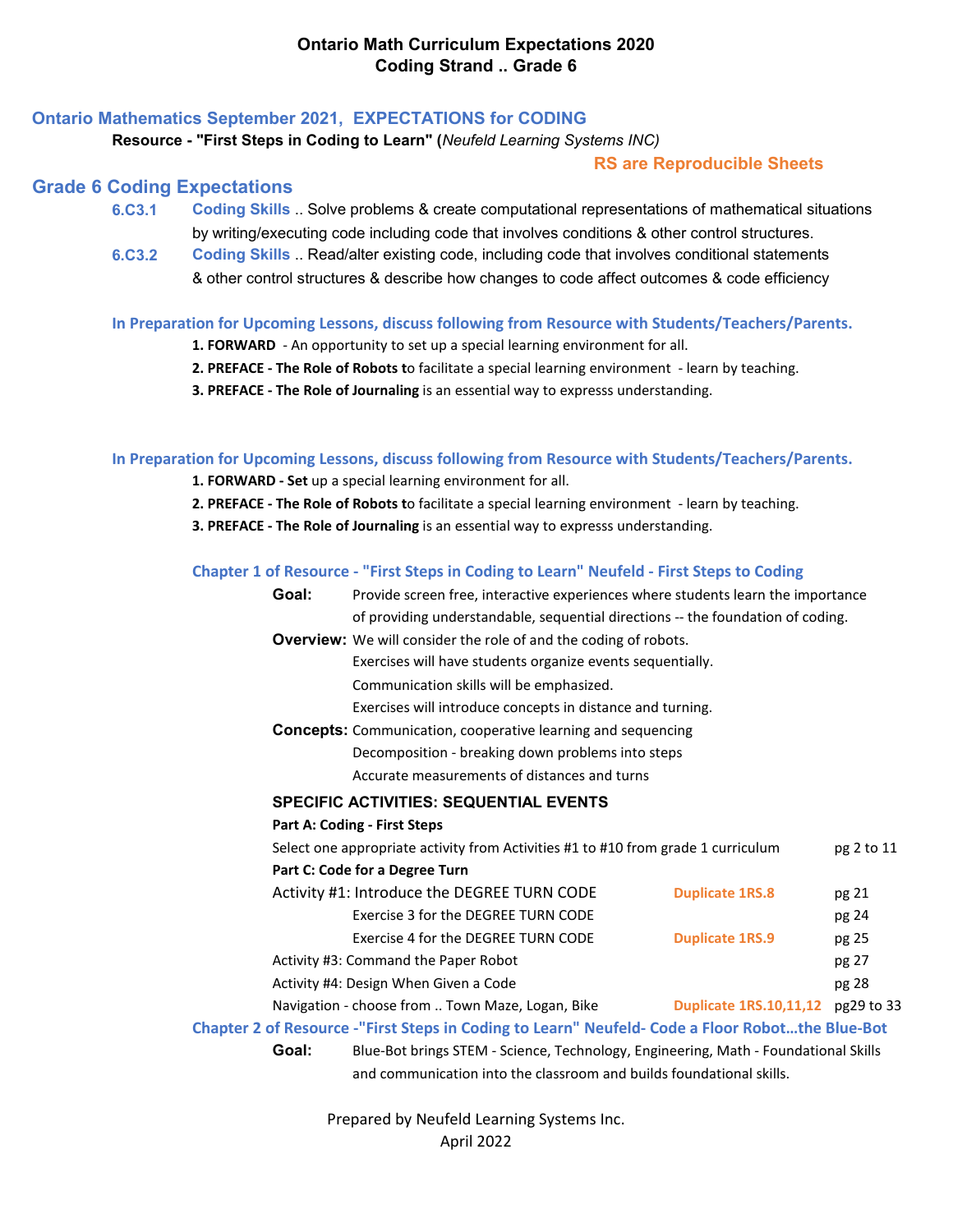#### **Ontario Math Curriculum Expectations 2020 Coding Strand .. Grade 6**

#### **Grade 6 Coding Expectations continued RS** are Reproducible Sheets

**Overview:** Apply the robot's keys to enter code into Blue-Bot.

Apply estimation to determine distances & turns.

**Concepts:** Investigate results of code.

Given code, predict results or outcomes.

Given results, an action or outcome, one can predict code.

Sequencing, directionality, problem-solving, counting, estimation

#### **SPECIFIC ACTIVITIES: SEQUENTIAL EVENTS**

**Part A: Code Blue-Bot with Blue-Bot's Keys**

|  |  | <b>RS are Reproducible Sheets</b> |
|--|--|-----------------------------------|
|  |  |                                   |

| <u>LALLA: COUC DIAC DOL WILLI DIAC DOL 3 ILCYS</u> |                         |             |
|----------------------------------------------------|-------------------------|-------------|
| Select 2 Activities from page 37 to 47             | From 2RS.1 to 2RS.9     | pg 37 to 47 |
| Part C: Code Blue-Bot by Tablet or Computer        |                         |             |
| Information, Preparation                           |                         | pg 54/55    |
| <b>Investigation Activity</b>                      |                         | pg 56       |
| <b>Prediction Activity #1</b>                      | <b>Duplicate 2RS.10</b> | pg 57       |
| Prediction Activity #2: REPEAT                     | <b>Duplicate 2RS.11</b> | pg 58       |
|                                                    |                         |             |

#### **Chapter 3 of Resource - "First Steps in Coding to Learn" Neufeld - Interactive Coding**

**Overview:** Introducing the LOGO Learning Environment.

**Concepts:** Apply clear and concise learning skills.

Sequencing, Directionality, Problem-solving, Counting, Estimation, Repeating

#### **SPECIFIC ACTIVITIES: SEQUENTIAL EVENTS, REPEATING EVENTS**

| Introduction to LOGO Learning Environment; Acquiring LOGO |                        | pg 66 to 68 |
|-----------------------------------------------------------|------------------------|-------------|
| The LOGO Screen                                           |                        | pg 70       |
| Activity #1: Explanation                                  |                        | pg 71       |
| Activity #1: Investigate, Predict, Journal                | <b>Duplicate 3RS.1</b> | pg 72       |
| Activity #6: Shape Up on Blue-Bot                         | <b>Duplicate 3RS.6</b> | pg 77       |
| Activity #7: Shape Up by Logo Code                        | <b>Duplicate 3RS.7</b> | pg 78       |
| Select from Tasks within 7 Mazes                          | <b>Select from RS</b>  | pg 91 to 95 |

#### **Chapter 4 of Resource - "First Steps in Coding to Learn" Neufeld - Of Shapes and Patterns**

**Overview:** Work through Patterns based on Squares, Triangles, Rectangles and Beyond

**Concepts:** Changing Code into a more Efficient Code

**Part A: Think Square**

Sequencing, Directionality, Problem-solving, Count, Estimation, Repeating, Nesting

#### **SPECIFIC ACTIVITIES: SEQUENTIAL EVENTS, REPEATING EVENTS, NESTING**

| Part A: Think Square                           |                        |             |
|------------------------------------------------|------------------------|-------------|
| Activity #1: Introduce the Square              | <b>Duplicate 4RS.1</b> | pg 98 to 99 |
| Activity #3a: Squares  Again #2 NESTED         | <b>Duplicate 4RS.4</b> | pg 104      |
| <b>Part B: Think Triangle</b>                  |                        |             |
| Activity #1: Introduce the Triangle            | <b>Duplicate 4RS.7</b> | pg 108      |
| Activity #3: Triangles Again & Again #2 NESTED | <b>Duplicate 4RS.9</b> | pg 112      |
| <b>Part C: Art Class</b>                       |                        |             |
| Activity #1: Turn & Repeat a Square  NESTED    |                        | pg 114      |
|                                                |                        |             |

Prepared by Neufeld Learning Systems Inc. April 2022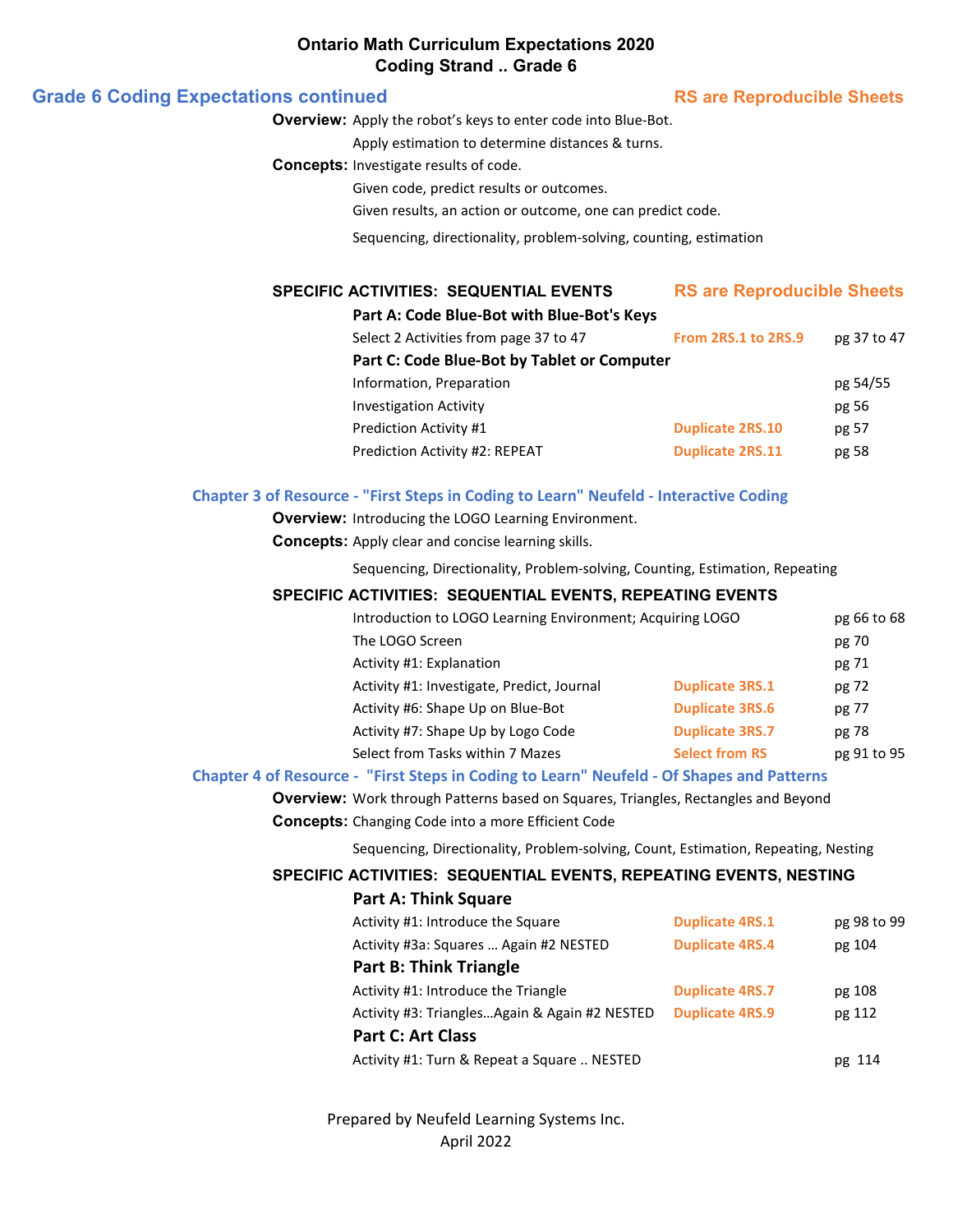## **Ontario Math Curriculum Expectations 2020 Coding Strand .. Grade 6**

#### **Grade 6 Coding Expectations continued**

# **Part D: Think Rectangle**

| Activity #2: Rectangles  Again and Again #1 | <b>Duplicate 4RS.11</b> | pg 121 |
|---------------------------------------------|-------------------------|--------|
|---------------------------------------------|-------------------------|--------|

#### **Part E: Closed Shapes**

Activity #1: Investigate Closed Shapes pg 126

Activity #4: Given code, Design Regular Polygon **Duplicate 4RS.18** pg 130

#### **Chapter 5 of Resource - "First Steps in Coding to Learn" Neufeld - Build New Learning**

**Overview:** Introduction to "Procedures" - a more efficient way of programming

**Concepts:** A "procedure" is a set of commands used to perform a specific task.

A "procedure" introduces a control structure leading to conditional statements

# **SPECIFIC ACTIVITIES: PROCEDURES leading to efficient CONTROL STRUCTURES**

# **Part A: TURTLE'S FIRST DAY IN SCHOOL**

| Activity #1: Introduce the First Lesson                                                  |                        | pg 134      |
|------------------------------------------------------------------------------------------|------------------------|-------------|
| Your Second Task                                                                         | <b>Duplicate 5RS.1</b> | pg 135      |
| Activity #2: The Second Lesson                                                           |                        | pg 140      |
| <b>Your Second Task</b>                                                                  | <b>Duplicate 5RS.2</b> | pg 141      |
| Activity #4: The Daisy                                                                   |                        | pg 147      |
| Idea #1                                                                                  |                        | pg 147      |
| Idea #2                                                                                  |                        | pg 148      |
| Part B: HOMEWORK on the FIRST DAY                                                        |                        | pg 150      |
| Activity #1: SQUARES Everywhere                                                          | <b>Duplicate 5RS.3</b> | pg 151      |
| Activity #4: TRIANGLES Around a SQUARE                                                   |                        | pg 155      |
| Activity #5: The WREATH                                                                  |                        | pg 155      |
| Part C: LESSONS ON DAY 2 IN SCHOOL                                                       |                        | pg 156      |
| Activity #1: Investigate Plans                                                           |                        | pg 156      |
| Plan #1, #2, #3, #4                                                                      |                        | pg 156, 157 |
| <b>Part D: HOMEWORK ON DAY 2</b>                                                         |                        | pg 158      |
| Activity #1: Building Square to Flag to Ferris                                           | <b>Duplicate 5RS.6</b> | pg 158      |
| Activity #3: Build Square to Panes to Condo                                              | <b>Duplicate 5RS.8</b> | pg 160      |
| Activity #4: Build Tri to Para to Trap to Wow Duplicate 5RS.9                            |                        | pg 161      |
| Activity #5: PetalBlossomLeavesDaisyGarden Duplicate 5RS.10                              |                        | pg 162      |
| Chapter 6 of Resource - "First Steps in Coding to Learn" Neufeld - Coding with Variables |                        |             |
| <b>Overview:</b> Introduction to "Variables" - control with repetition                   |                        |             |
| <b>Concepts:</b> Understand how a VARIABLE is a placeholder in which the contents        |                        |             |
| "VARY" in order to perform a particular task.                                            |                        |             |
| <b>SPECIFIC ACTIVITIES: PROCEDURES with VARIABLES  CONTROL STRUCTURES</b>                |                        |             |
| Part A: Introduction: Coding with Variables                                              |                        |             |
| Activity #1: The Russian Nesting Doll                                                    |                        | pg 164      |
| Activity #2: Babushka - An Introduction to Variables                                     |                        | pg 165      |

| Activity #2: Babushka - An Introduction to Variables |                 | pg 165 |
|------------------------------------------------------|-----------------|--------|
| Activity #3: The Chinese Nested Boxes                |                 | pg 166 |
| From Patterns to Variables  Activity 1               | Duplicate 6RS.1 | pg 168 |
| From Patterns to Variables  Activity 2               | Duplicate 6RS.2 | pg 169 |

Prepared by Neufeld Learning Systems Inc. April 2022